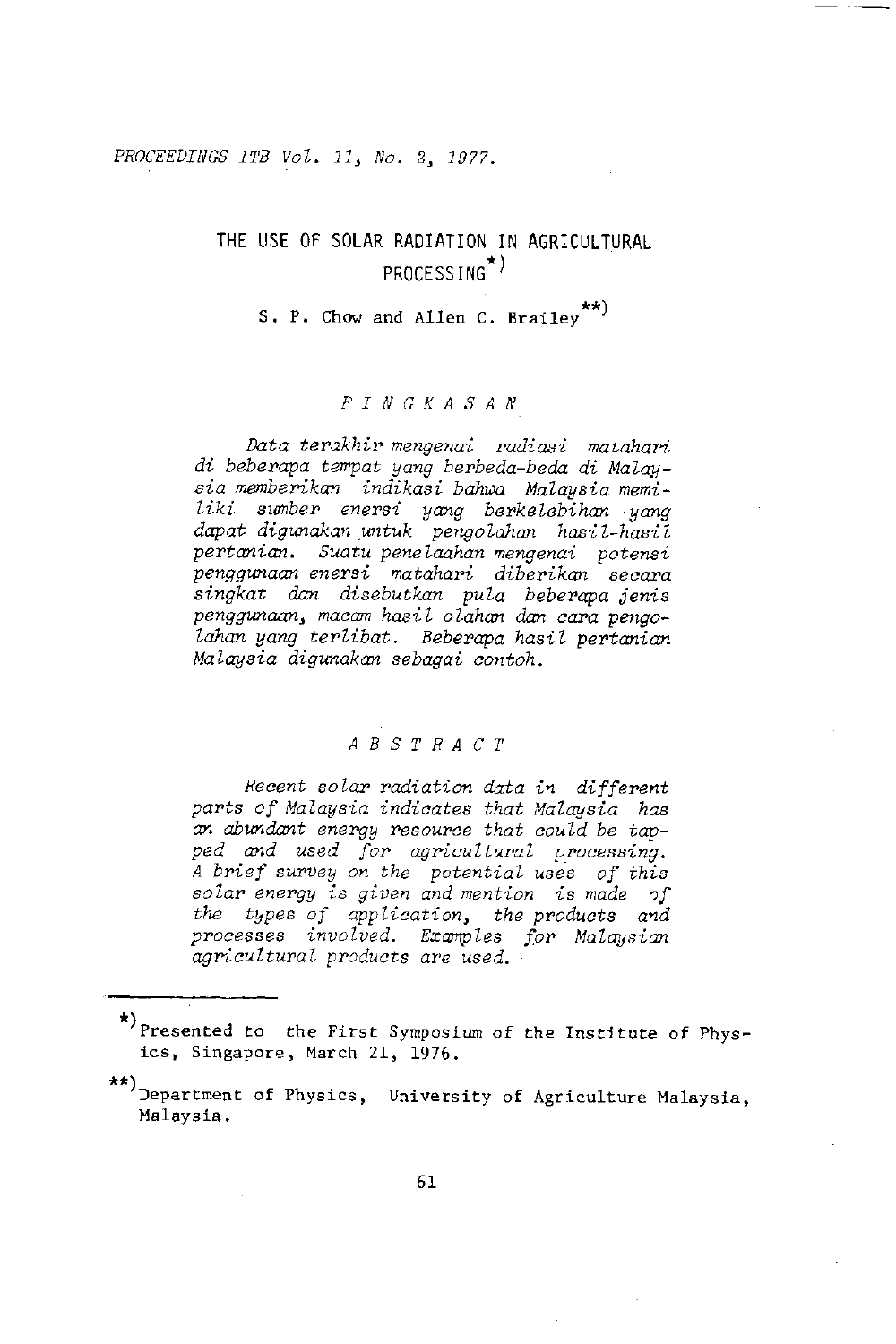#### 1. Introduction

Recent solar radiation data (1975) in different parts of Malaysia (Kuala Lumpur, Penang and Kota Bahru) indicates that solar energy arrives at the surface of Malaysia at a rate of about 420 cal/cm<sup>2</sup> per day. This works out to be about 1550 BTU/ft<sup>2</sup> or 5 KWH/m<sup>2</sup> per day. The average number of bright sunshine hours is  $6$  (see Fig. 1). Early data (1961 - 1967) recorded in Singapore as reported by Chia<sup>1</sup> was 404 cal/cm<sup>2</sup> per day and the number of bright sunshine hours was 5.57. Thus, there is little difference in solar insolation in different locations of Malaysia, as indicated in Table I.

|                                             | Kuala<br>Lumpur | Penang | Kota<br>Bahru | Singapore   |
|---------------------------------------------|-----------------|--------|---------------|-------------|
| Year of Data                                | 1975            | 1975   | 1975          | $1961 - 67$ |
| Solar insolation, cal/cm<br>average per day | 418             | 439    | 407           | 404         |
| Hours of bright sunshine<br>average per day | 5.95            | 6.20   | 6.39          | . 5.75      |

Table I. Recent solar radiation data<sup>1,2</sup>

The total electrical power consumed in Malaysia<sup>3</sup> in 1974 was 4.62 x  $10^9$  KWH. Thus, one square mile surface area of Malaysia receives on the average in one year the equivalent of all the electrical power needed in Malaysia. At 10% conversion efficiency. 10 square miles (0.02% of the land area of peninsular Malaysia) could produce the amount of electrical energy Malaysia consumed in 1974. With an area of about 50,000 square miles, peninsular Malaysia itself thus has abundant energy that can be tapped for useful purposes. Unfortunately, technical difficulties in harnessing this energy still abound and it will be quite sometime before an economical and efficient system could be developed to harness this vast amount of energy for all of man's requirements.

62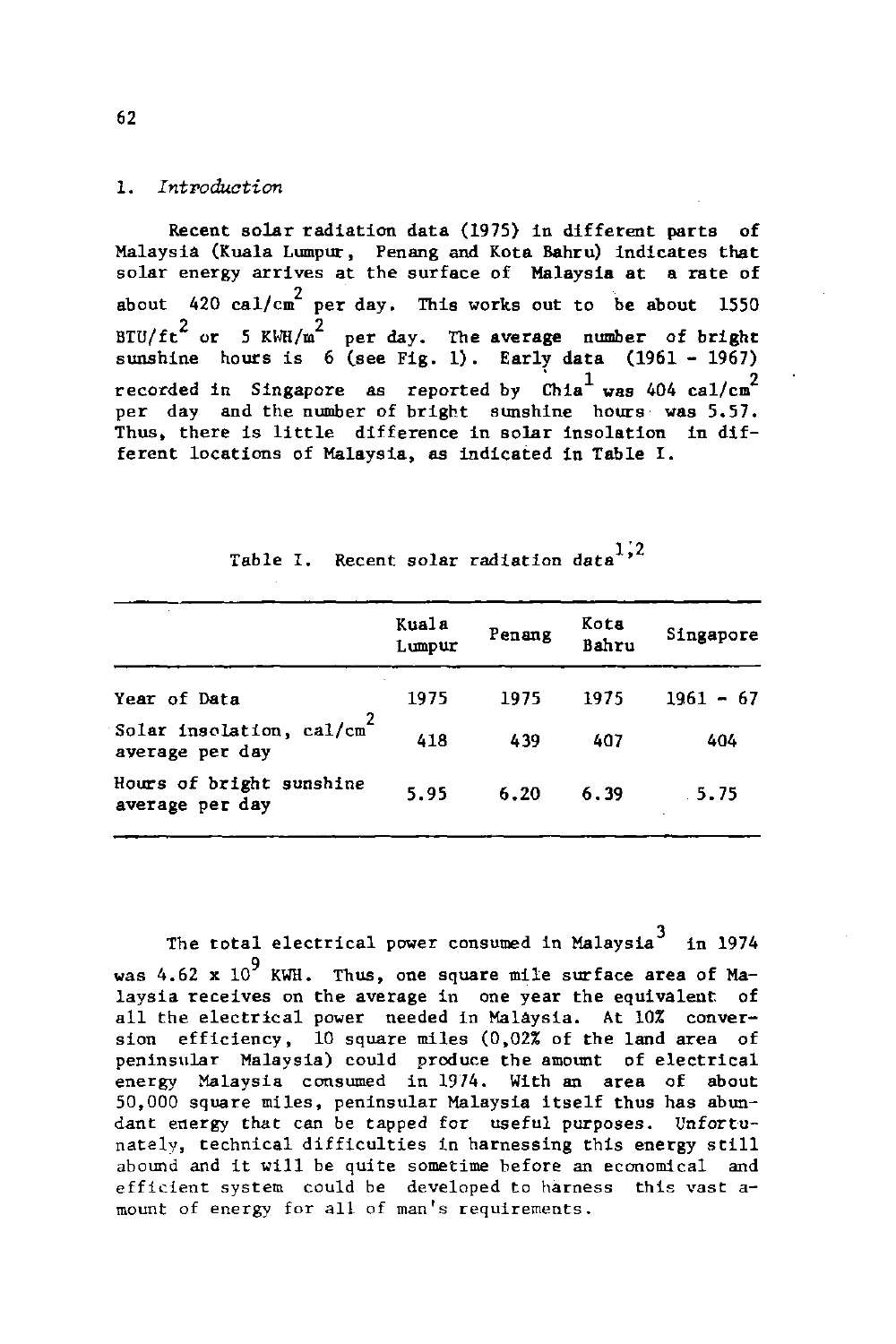

Fig. 1. Solar radiation data for Kuala Lumpur, Penang, and Kota Bahru for the year 1975. (Kuala Lumpur ----, Penang ----, Kota Bahru ......)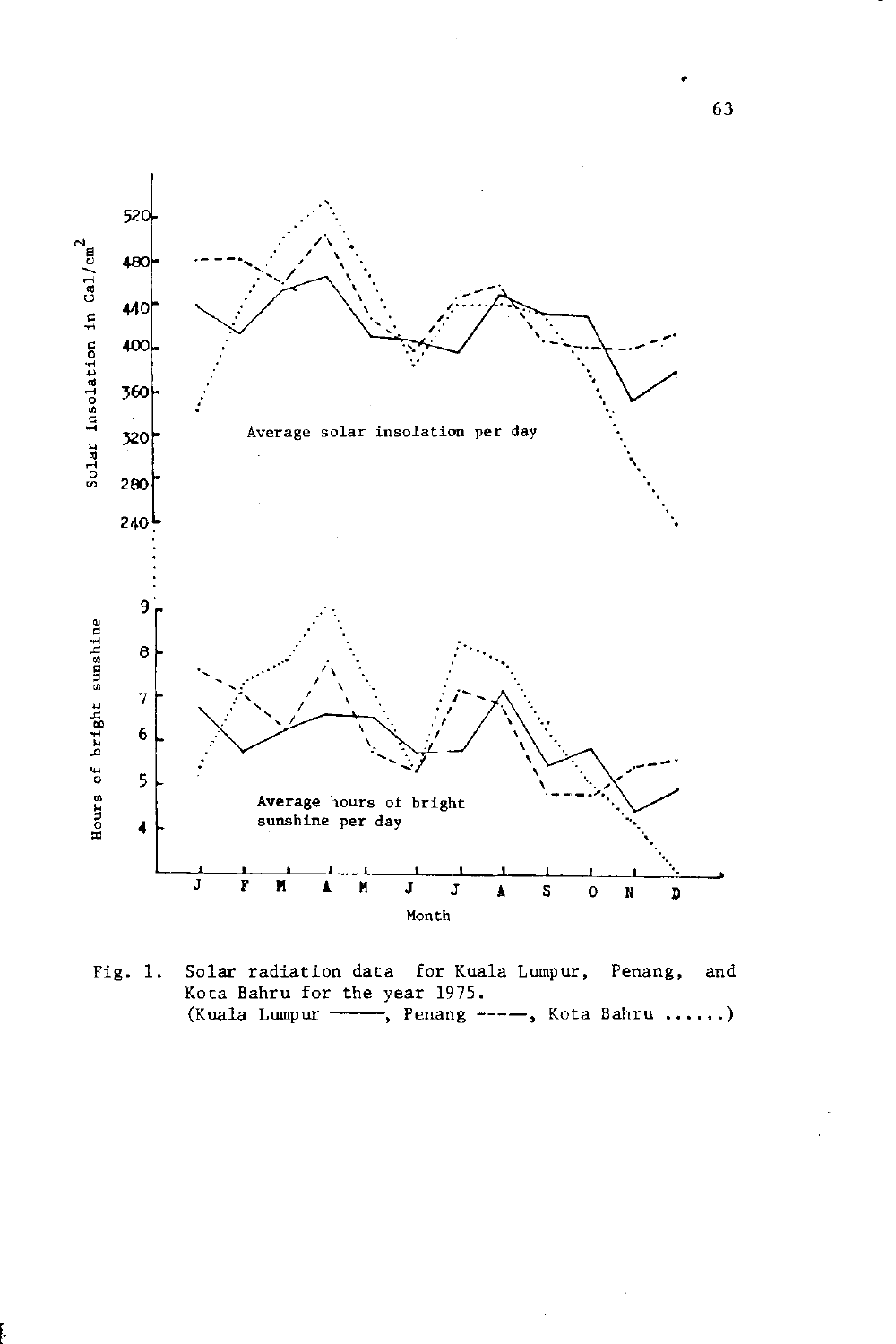# 2. The need for solar drying

Solar drying of crops has been practised since the beginning of agriculture. It is one of the largest direct uses of solar heat. The removal of moisture requires only low-temperature which can be readily supplied by solar radiation. At present, a large portion of the world's supply of dried crops are sun-dried in the open, unprotected from unexpected rains, wind-borne dirt and dust. The rate of drying depends very much on weather conditions and the quality of some crops may be seriously degraded as a result of slow dehydration. In view of this, perhaps, greater use of solar radiation by means of a simple solar drying equipment can be used to hasten agricultural drying, reduce spoilage and improve quality of products. Of course due consideration should be given to the aspect of cost versus effectiveness and benefit when such solar drying equipment is developed. Greater speed of drying and improved quality of products could justify the extra expense of solar drying equipment.

# 3. Solar drying equipment

The solar drying equipment consists of a flat plate thermal collector, a thermal storage system and a drying bed.

# 3.1. Flat Plate Thermal Collectors

The flat plate thermal collector has proved to be quite an efficient solar thermal collector capable of providing a temperature of about 150°F above ambient at 30 - 50% collector efficiency<sup>4,5,6</sup>. Two types of flat plate collectors are described here, one using water as a heating medium (here called collector I) and another using air as a heating medium (collector II). Both collectors consist of four panels each, connected in parallel. Cross-sectional design for a panel in collector I is shown in Fig. 2. It consists of a wooden frame  $(4\frac{1}{2}$  ft x  $2\frac{1}{2}$  ft x  $\frac{3}{4}$  ft) with a flat, black absorber plate inside with an area of 4 ft by 2 ft. This black absorber heats up the running water underneath, which circulates around the collector and storage system I via a 1 inch diameter piping system. The back insulation consists of 6" of sawdust and the side insulation 3" of sawdust. The two glass cover plates are 1/8" plate glass. A 1" air gap separates the two glass cover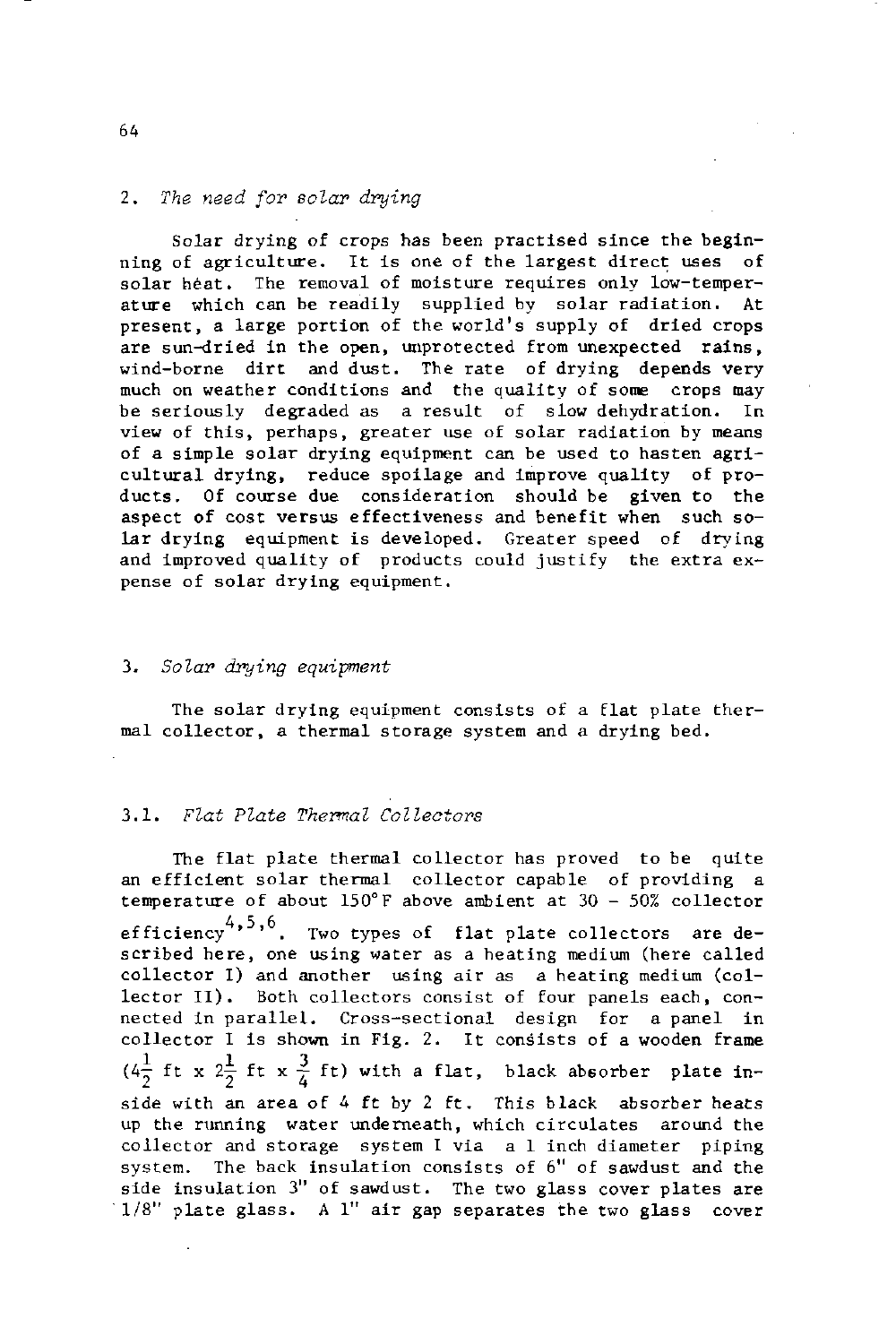and inner glass cover from the collector plate. The design for a panel in collector II is shown in Fig. 3. Corrugated zinc sheet (painted black) is used to heat up incoming air which then flows beneath the zinc sheet to be heated again before going out to the storage system II. A fan is used to assist air circulation.

#### 3.2. Storage Systems and Drying Bed

A thermal storage system is used to store excess unused solar energy during periods of surplus sunshine for use at night and cloudy or rainy days. It could thus provide 24 continuous hours of heated air supply, or even 48 hours to take care of a cloudy or rainy day, depending on the size of the storage system.

Storage system I employs a 100 gallon water tank with a galvanised piping system connected to Collector I. To prevent heat loss due to reverse flow through the flat plate collector (black body radiation) at night time the two taps near the storage tank are closed at night to stop water circulation. Otherwise, this circulation would conduct away heat from the storage system to the flat plate collector. Atmospheric air is heated inside the storage tank before being sent to the drying bed. A fan is provided to regulate the flow rate and temperature of the heated air.

Storage system II uses a packed-bed of dry rocks to store the solar heat which is then passed to the dryer. A fan is again provided here. Both storage system are provided with 3" to 6" of sawdust insulation. Larger storage systems are required if more heat is to be stored.

The crop to be dried is placed in a batch drier, shown in Fig. 6. These systems are simple, moderately inexpensive and can also serve as storage units after drying is completed.

# 4. Performance of the equipment

The flat plate collector using water as the transport fluid (collector I) has been simulated on the U.P.M. PDP 8/e computer. An average of 420 cal/cm<sup>2</sup>-day (horizontal surface) was broken up into hourly contributions using data from Corty<sup>7</sup>. The total energy gain of the system is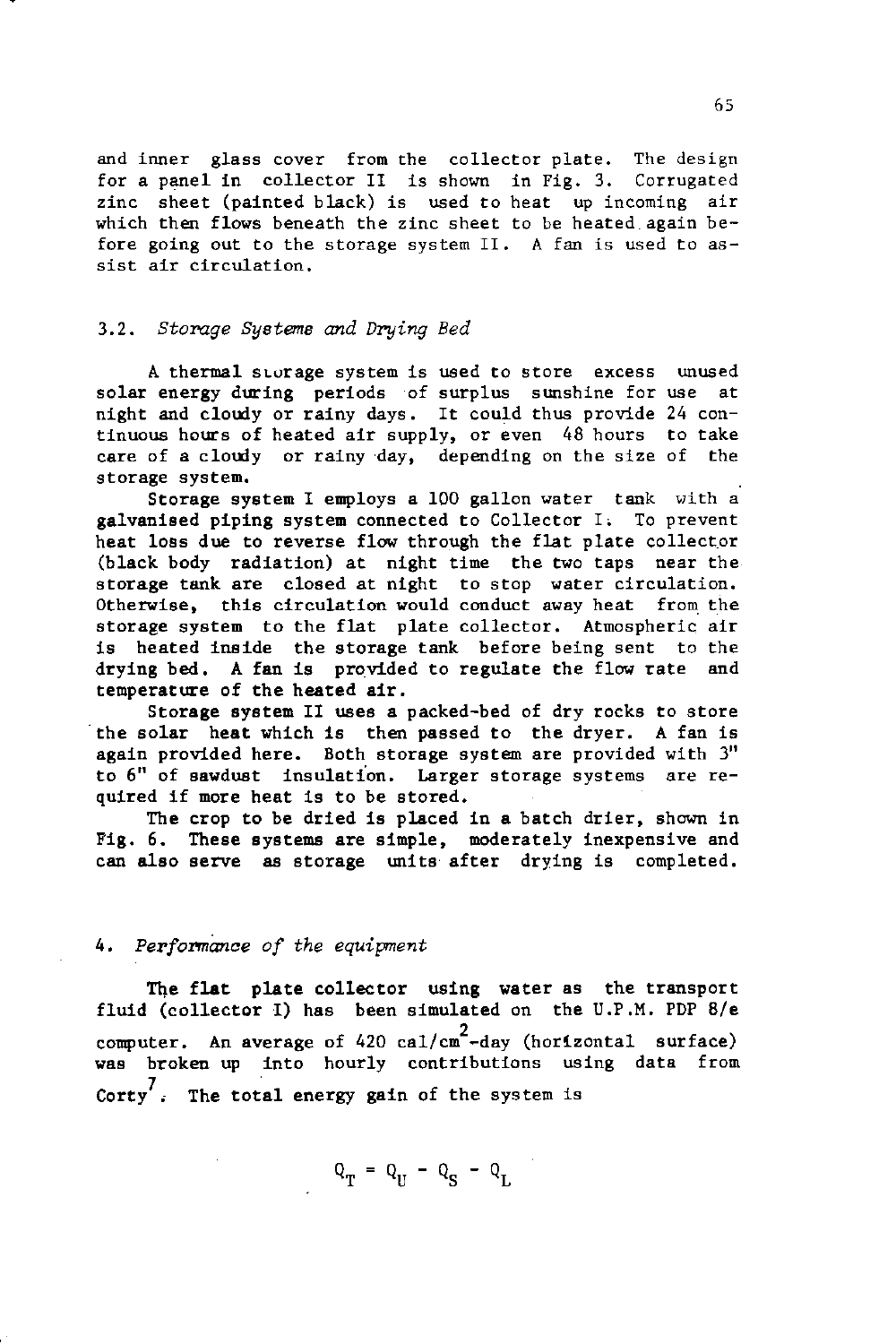

Fig. 2. Flat plate collector I (water as medium)



Fig. 3. Flat plate collector II (air as medium)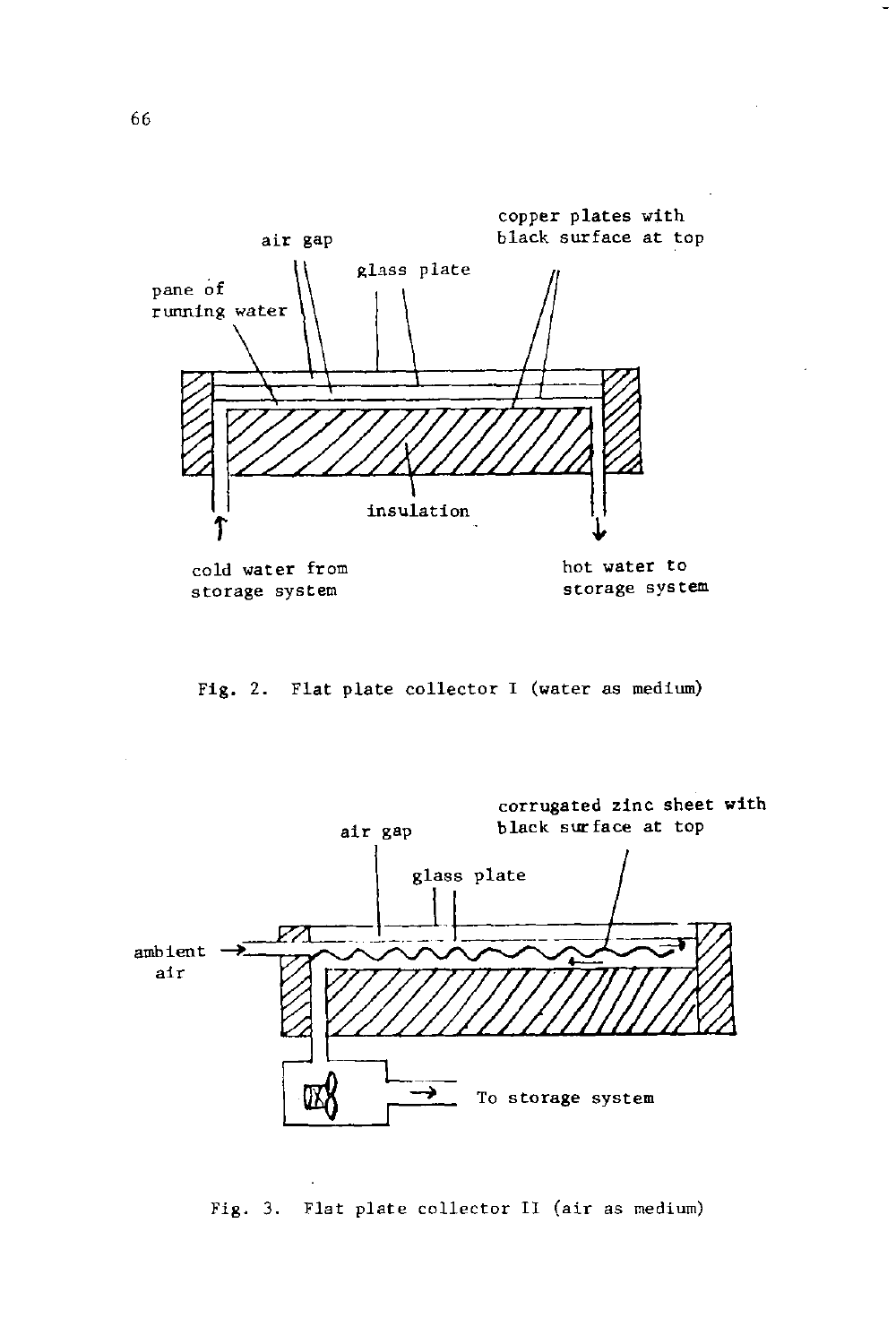

# Fig. 4. Storage system I





Fig. 5. Storage system II

Fig. 6b. Batch drier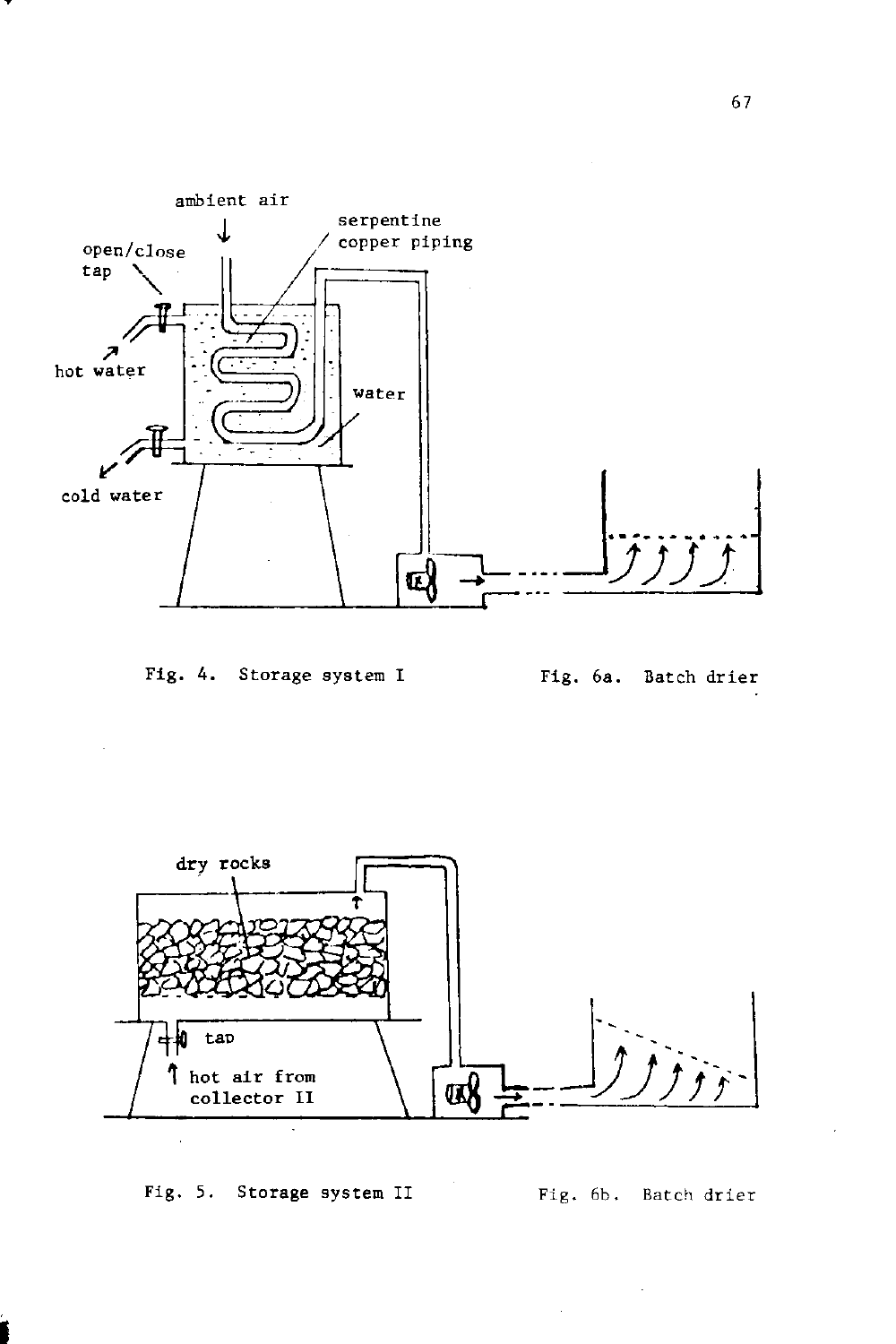where  $Q_{II}$  is the net energy gain of the collector,  $Q_{\rm g}$  is the loss from the storage tank, and  $Q_T$  is the load. The solar insolation received by the collector, S, was adjusted for tilt of the collector (10°), movement of the sun (factor R), and losses due to transmission through the glass covers, dust, and reradiation back to the atmosphere (factors  $\tau\alpha$ ) (Duffie and  $Beckman$ <sup>4</sup>):

$$
S = HR \tau \chi
$$

(where H is the hourly radiation per area received on a horizontal surface). The net gain by the collector is

$$
Q_U = (Area of collector) F_R (S - U_L (T_p - T_a))
$$

where  $F_R$  is the collector efficiency factor;  $U_T$  is the loss due to reradiation and conduction through the insulation;  $T_{\text{p}}$ is the collector plate temperature; and  $T_a$  is the ambient temperature.

The loss of heat in the storage tank,

$$
Q_c
$$
 = (Surface area of tank) U (T - T<sub>a</sub>)

was by conduction through the insulation (factor  $U_{\alpha}$ ).

The load on the system is

$$
Q_{\rm L} = \dot{m} C_{\rm p, air} (43^{\circ}C - T_{\rm a})
$$

where  $\dot{m}$  is the mass flow rate of air, and  $C_{p,air}$  is the specific heat. The new temperature of the water in the storage tank is calculated from

 $T_{s, new} = T_{s, old} + Q_T/(M_s C_{p, water})$ 

where  $M_{\mu}$  is the mass of water in the tank (453 kg).

68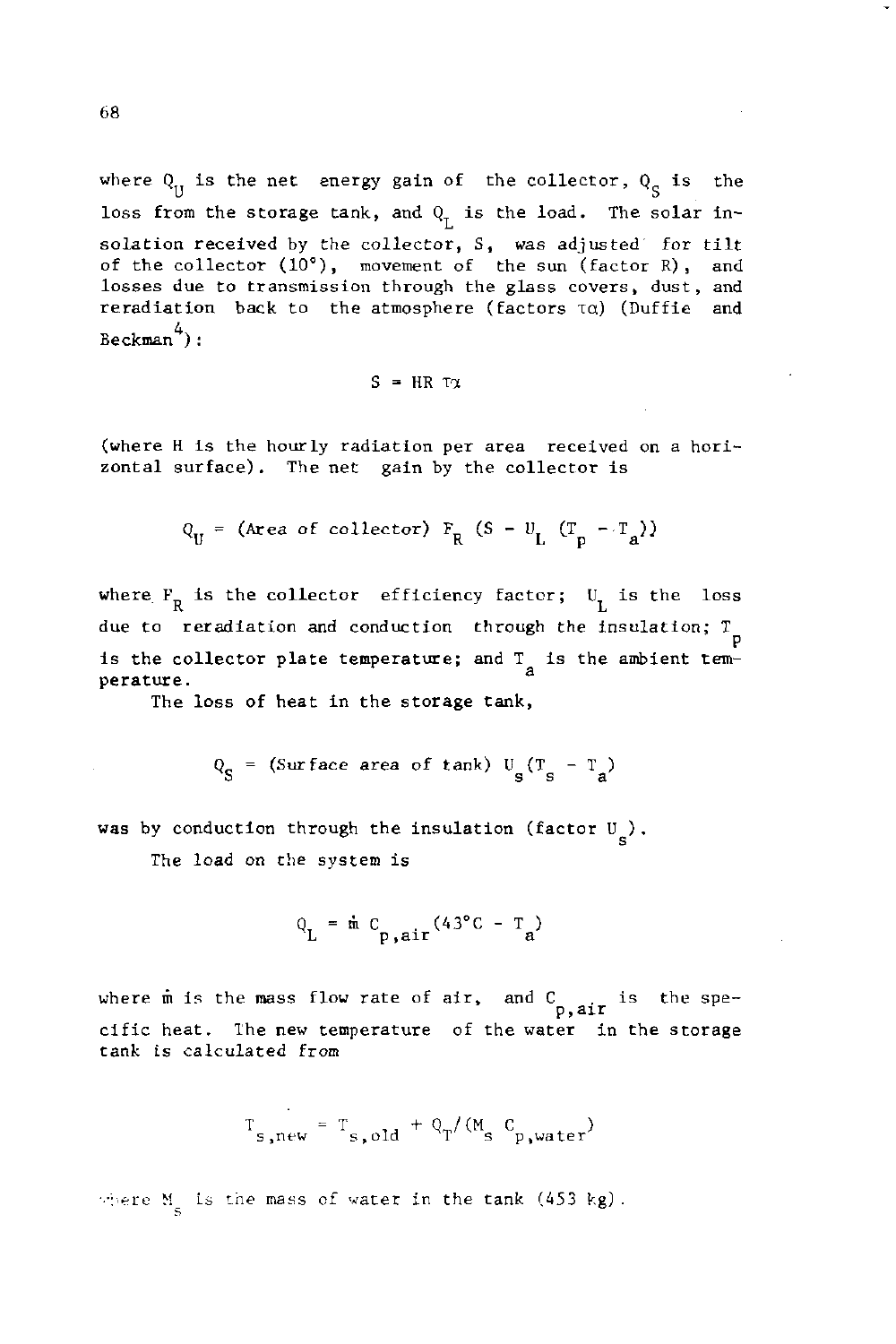For an air flow of 0.57 mph (average, load of 85 watts or 7.3 cal/hr) the simulated system took  $1\frac{1}{2}$  days to heat the water to 43"C, and then could sustain the load throush the night. After the third day (all three days with and average of 420 cal/cm<sup>2</sup>-day insolation), there was enough heat in the storage tank to enable the system to operate through another day without sunshine (cloudy or rainy day). For an air flow of 1.14 mph (170 watts) the model could function overnight, but could not store enough heat to last through a cloudy day. A moderate load of 0.67 mph (100 watts) could be sustained through a sunless day only after three consecutive days of sun  $(420 \text{ cal/cm}^2$ -day). Fig. 7 shows the simulated storage tank temperature for the above three loads.

# 5. Potential applications

Table II shows the main Malaysia crops that need drying. Except for tea withering and sheet rubber smoking, most of the crops are sun-dried traditionally in the open on a concrete floor, mat, or zinc sheet. This is slow, laborious, demanding of space or land and very much dependent on weather condi-<br>tions. A simple solar drying apparatus providing hot air at  $100^{\circ}$ F to  $140^{\circ}$ F continously over a 24 hours basis will certainly reduce some of these problems, hasten the rate of drying, reduce spollage and improve crop quality. It serves as a good suppliment to natural sun-drying and mechanical drying. In the case of tea withering and rubber sheet drying, there is an obvious economic advantage for this solar drying equipment as fuel costs can be lowered. In addition to the crops mentioned, this equipment can also be extended for use in seed drylng and the drytng of salred fish and shrimp.

#### 6, Canclusions

There is a tremendous amount of solar energy in Malaysia that can be . tapped for crop drying. Equipment including a flat plate collector and a thermal storage system providing circulating preheated air can be a simple and yet effective vay to speed up solar dehydration of crops. A stream of heated air with low relative humidity (compared with ambient air) ls passed through the crops to remove its high water content. Such an equlpnent has good potential to serve as a supplinent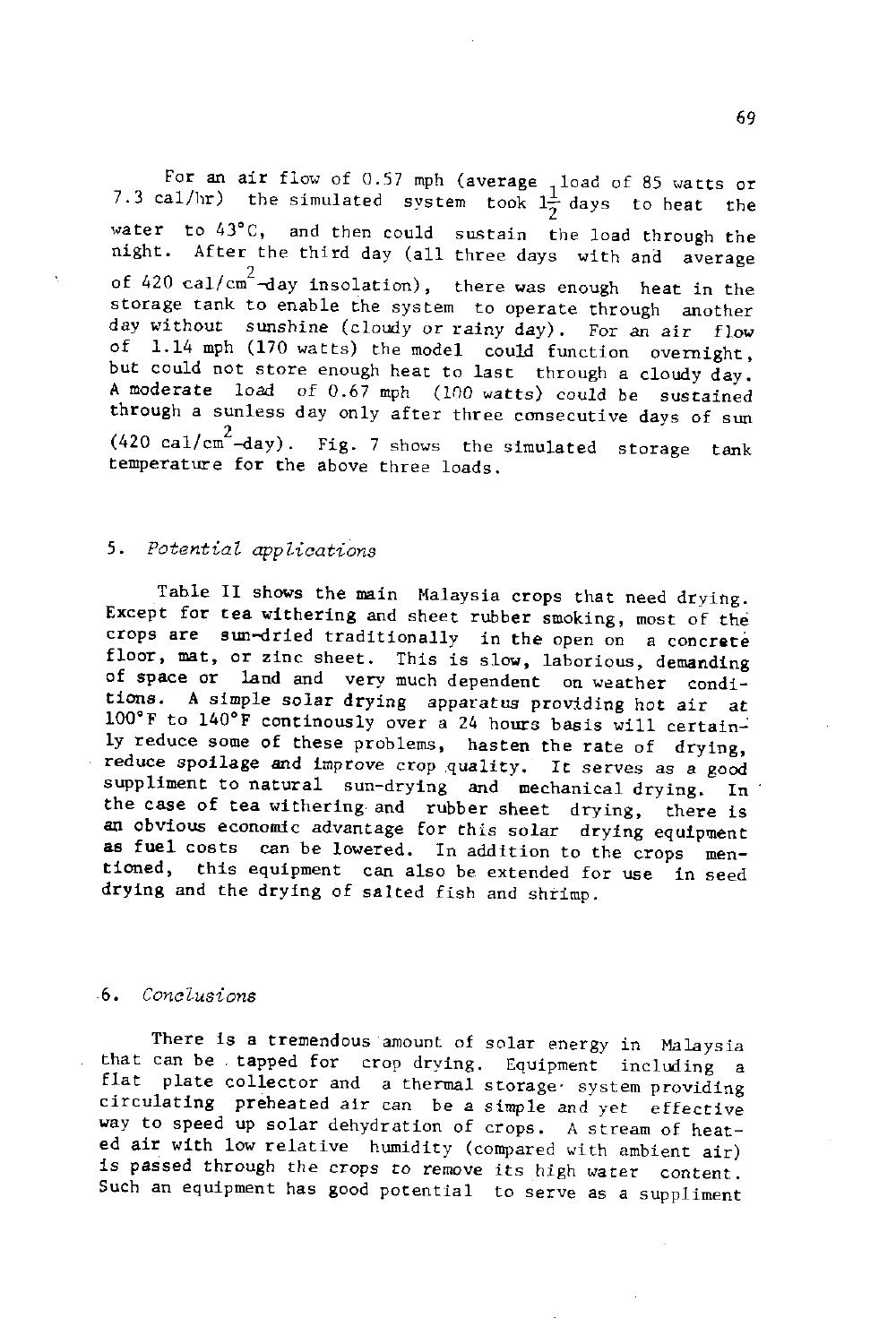

Fig. 7. Simulated storage tank temperature for three different loads.  $\longleftarrow$  average of 85 w.; ------ average of 100 w.;  $\cdots$  - average of 170 w.)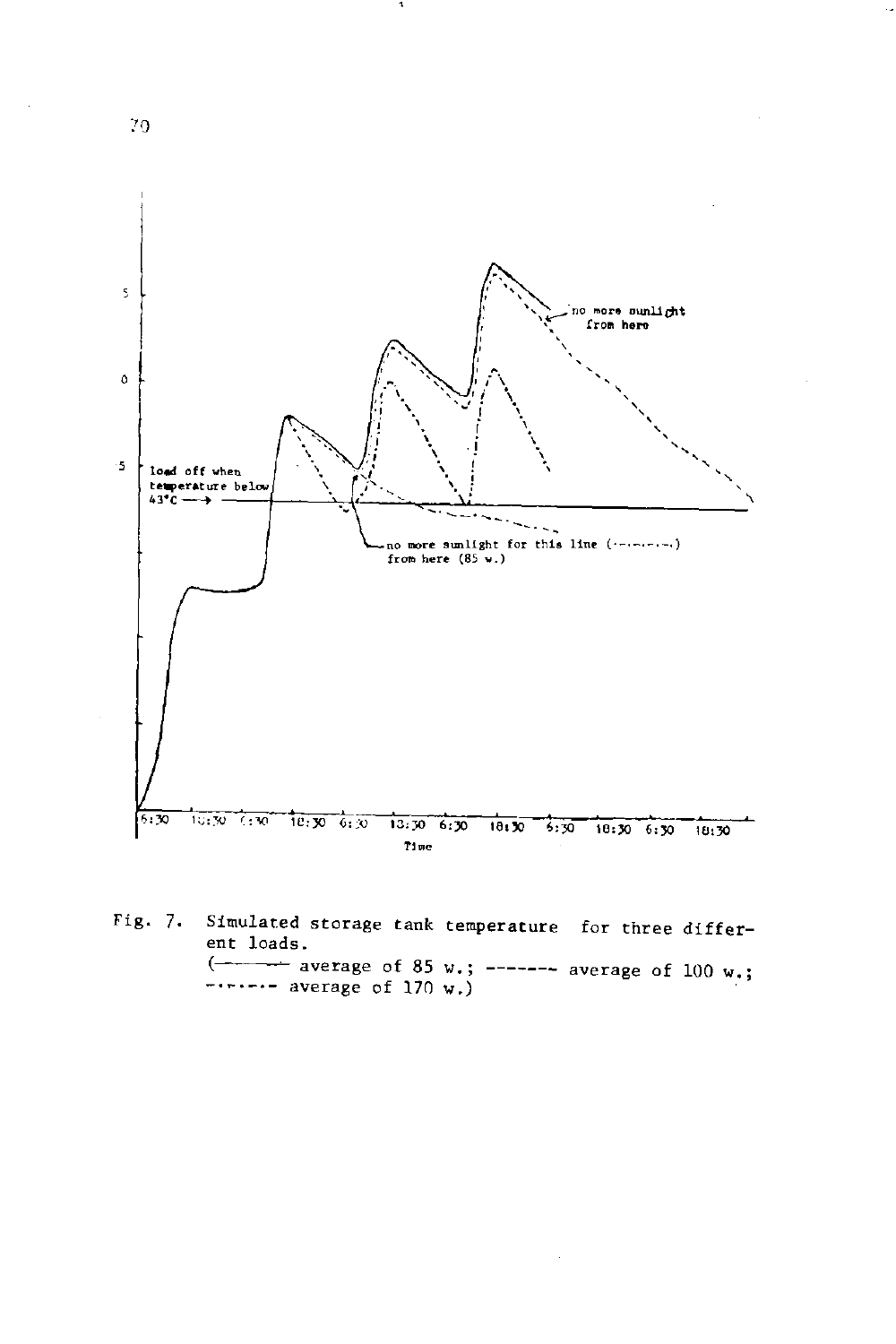| Crop                | Present drying conditions                                                   | Optimum drying conditions                                                                                                                                                                                                         |
|---------------------|-----------------------------------------------------------------------------|-----------------------------------------------------------------------------------------------------------------------------------------------------------------------------------------------------------------------------------|
| 1. Padi             | Mostly sun-dried, some using artificial<br>dryer.                           | 110°F to 130°F gives the best milling<br>yield. Actual drying time reduces by<br>50 to 66% using artificial heat com-<br>pared to the case of natural sun-dry-<br>ing. Moisture content reduces from<br>$22\%$ to $13\% - 14\%$ . |
| 2. Rubber           | "Smoking" by smoke from burning fire-<br>wood or hot air from burning fuel. | Hot air/smoke under $120^{\circ}$ F for 4 days.                                                                                                                                                                                   |
| 3. Tea              | Tea Withering by a slow moving hot air<br>generated by burning fuel.        | 100°F for a few hours.                                                                                                                                                                                                            |
| 4. Groundnut        | Sun-dried on zinc sheet or mat.                                             | $120^{\circ}$ F - $140^{\circ}$ F for 24 hours to reduce<br>moisture content from 25% to 10%.                                                                                                                                     |
| 5. Tapioca<br>chips | Sun-dried.                                                                  | Not available. Hot air drying will<br>certainly hasten drying process.                                                                                                                                                            |
| 6. Coffee           | Mostly sun-dried, there is a general<br>tendency to use artificial dryers.  | $104^{\circ}$ F for 24 hours, $122^{\circ}$ F for 4 to 10<br>hours and 140°F for 1 hour without<br>damage to flavour.                                                                                                             |
| 7. Cocoa            | Sun-dried for $6 - 7$ days.                                                 | Hot air at $135^{\circ}$ F - $140^{\circ}$ F at 30 - 35<br>ft/min for $10 - 18$ hours, followed by<br>12 hours resting and final high tem-<br>perature rate of $180 - 185$ °F for 24 -<br>30 hours.                               |

 $\label{eq:2.1} \mathcal{L}(\mathcal{L}^{\mathcal{L}}_{\mathcal{L}}(\mathcal{L}^{\mathcal{L}}_{\mathcal{L}})) = \mathcal{L}(\mathcal{L}^{\mathcal{L}}_{\mathcal{L}}(\mathcal{L}^{\mathcal{L}}_{\mathcal{L}})) = \mathcal{L}(\mathcal{L}^{\mathcal{L}}_{\mathcal{L}}(\mathcal{L}^{\mathcal{L}}_{\mathcal{L}}))$ 

Table II. Main Malaysian crops that need drying  $8 - 15$ 

and the state of the con-

 $\epsilon$ 

 $\sim$ 

 $\sim 10$ 

 $\label{eq:2} \frac{1}{\sqrt{2}}\sum_{i=1}^n\frac{1}{\sqrt{2\pi}}\sum_{i=1}^n\frac{1}{\sqrt{2\pi}}\sum_{i=1}^n\frac{1}{\sqrt{2\pi}}\sum_{i=1}^n\frac{1}{\sqrt{2\pi}}\sum_{i=1}^n\frac{1}{\sqrt{2\pi}}\sum_{i=1}^n\frac{1}{\sqrt{2\pi}}\sum_{i=1}^n\frac{1}{\sqrt{2\pi}}\sum_{i=1}^n\frac{1}{\sqrt{2\pi}}\sum_{i=1}^n\frac{1}{\sqrt{2\pi}}\sum_{i=1}^n\frac{1}{$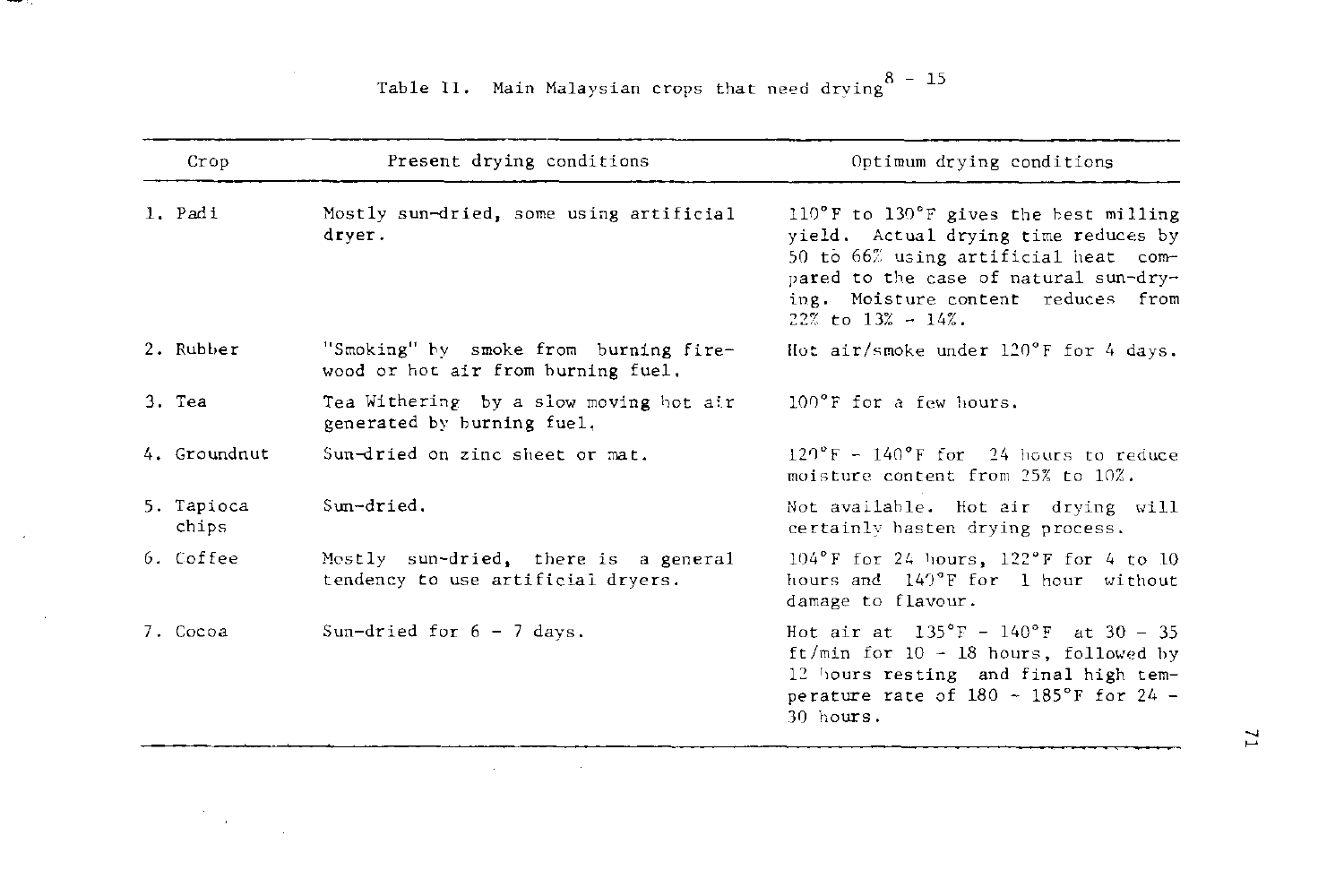to the present methods of drying many Malaysia's agricultural products.

### References

- Chia, i. The Climate of West Malaysia and Singapore, Ox-1. ford University Press, 1974.
- $2.$ Solar ladiation Data, unpublished letter from Perkhidmatan Kajichuacha Malaysia, courtesy of Hu Hing Chong b/p director general, 26 Jan., 1976.
- Annual Statistical Bulletin, 1974. Government of Malay-3. sia.
- 4. Duffie, J.A. and W.A. Bechman, Solar Energy Thermal Processes, John Wiley and sons, New York, 1974.
- J. Richard Williams, Solar Energy Technology and Applica- $5.$ tions, Ann Arbor Science, 1974.
- P.R. Smith and M.H. Cabble, Numerical Modelling of Flat 6. Plate Solar Collectors, AIAA 10th Thermophysics Confer-<br>ence, Denver, Colorado, 1975.
- 7. Floyd L. Corty, Weather Characteristics as Related to Malaysian Agriculture, College of Agriculture, Malaya. Research publication No. 4, April 1971.
- 8. Rice Production Manual, 1967, compiled by R.I.C.E. University of Phillipines.
- J.M. Beeny, Proceedings of a seminar on principles and 9. practices of artificial drying of padi. University of Malaya, Faculty of Agriculture, Faculty publication No. 3.
- Loren G. Polhamus, Rubber, Interscience, 1962.  $10.$
- 11. C.R. Harler, Tea Manufacture, Oxford University Press, 1963.
- E.K. and J.W. Blencowe, Crop Diversification in Malaysia. 12. Conference, held in Kuala Lumpur. Nov. 1969. Yau Seng Press  $(K.L.)$ .
- $13.$ R.L. Wastic and D.A. Earp, Cocoa and Coconuts in Malay sia, proceedings of conference held in Kuala Lumpur Nov. 1971. Yau Seng Press (K.L.).
- J. A'Brook, Artificial Drying of Groundnuts, A method for 14. Small Farmers. Tropical Agriculture, Vol. 40, No. 3 July 1963.